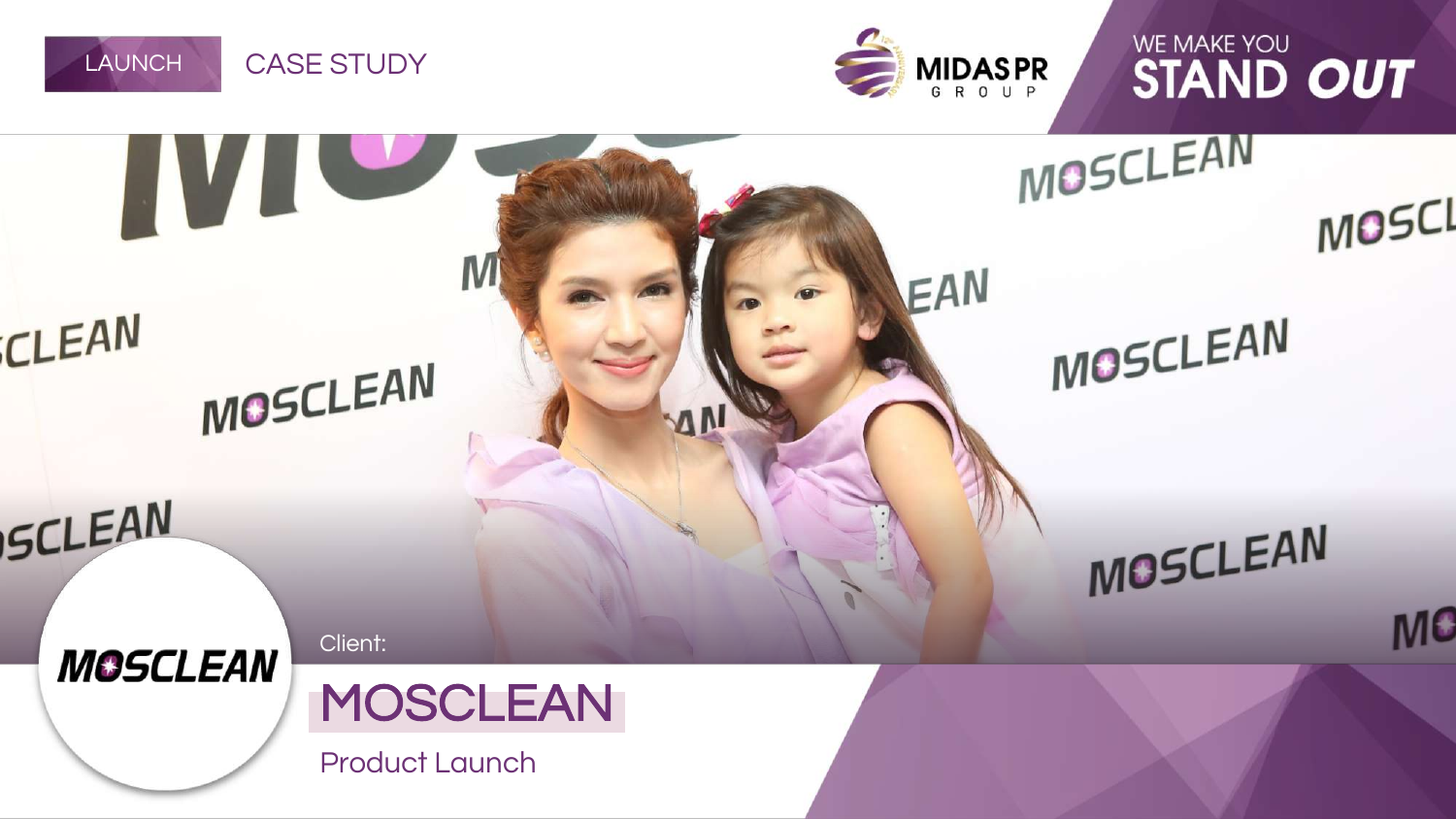#### *MOSCLEAN*

**Protection & comfort** 

for your family

## **Background**

MOSCLEAN is the result of a 4-year development and uses very special LED technology with violeds technology that has been targeted and scientifically proven to attract more mosquitoes than the competition.

In 2017, MOSCLEAN was launching a new mosquito trap product. Midas PR was commissioned to support the commercialization in the Thai market.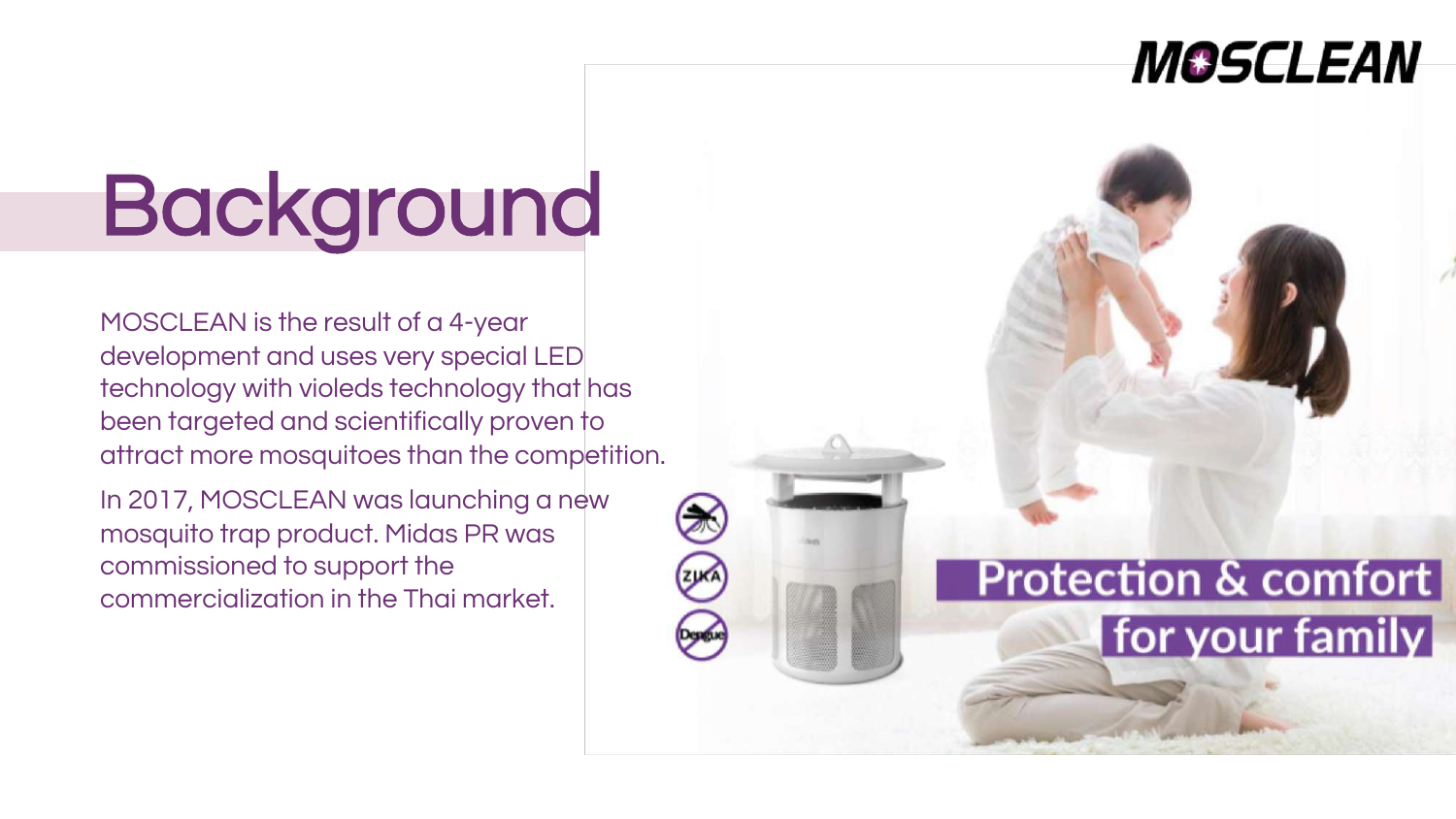# Approach

The campaign spanned 3 months with a variety of PR, social media and advertising activities, all working in conjunction to create the maximum impressions for the brand and product launch.

To build credibility and relevance with the Thai audience and gain more traction for the launch, Midas PR approached and secured Bo Wanda, who was recovering from her husband's passing due to dengue, to join the launch as the brand's ambassador. A 2-day trip was held shortly after to demonstrate the product's effectiveness to selected influencers who fit the brand's target customers and in turn, advocating it to their like-minded audience.

To generate an even wider awareness, several high traffic ad spots and TV tie-ins were secured by Midas PR to bring the brand closer to the consumers. Social media posts were up on a daily basis to ride on the publicity hype train following the launch event, engaging with and responding to customers.

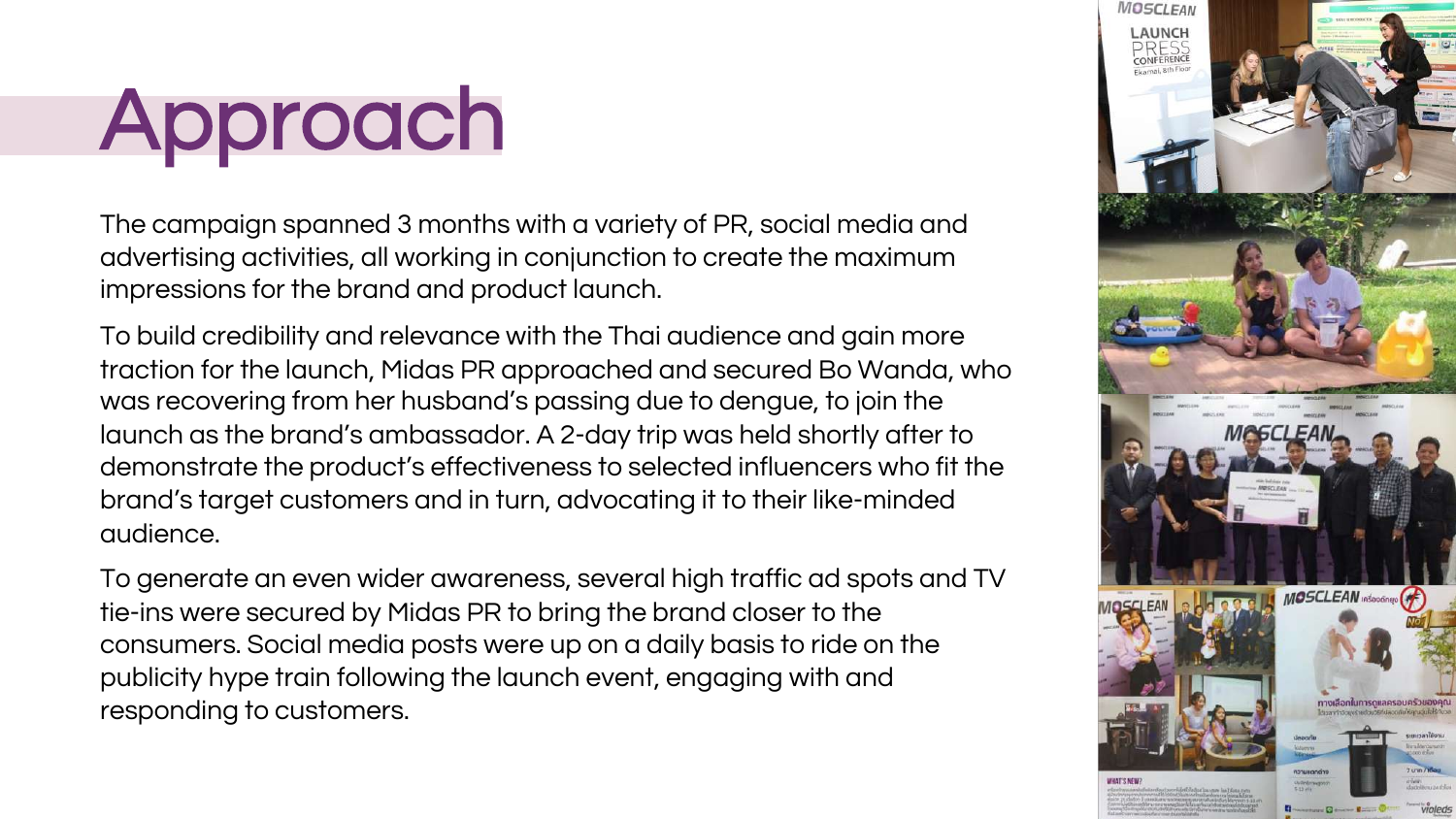### **Results**

Over the 3 months working with Mosclean Thailand, the campaign successfully put the mosquito trap brand from Korea on the Thailand map.

Total clippings

136

19.3 M

Total PR Value in THB

x18

Return on investment in relation to PR value

Media outlet reps joining the press conference

Coverage highlights included: GM Magazine, Post Today, The Nation

### $\boldsymbol{Z}$

Total TV tie-ins and ad spaces secured across Bangkok Post, Manager Online, Post Today, BK Magazine, and NOW26 TV.

#### 54

46

Posts created on social media, with a total reach of 200,000